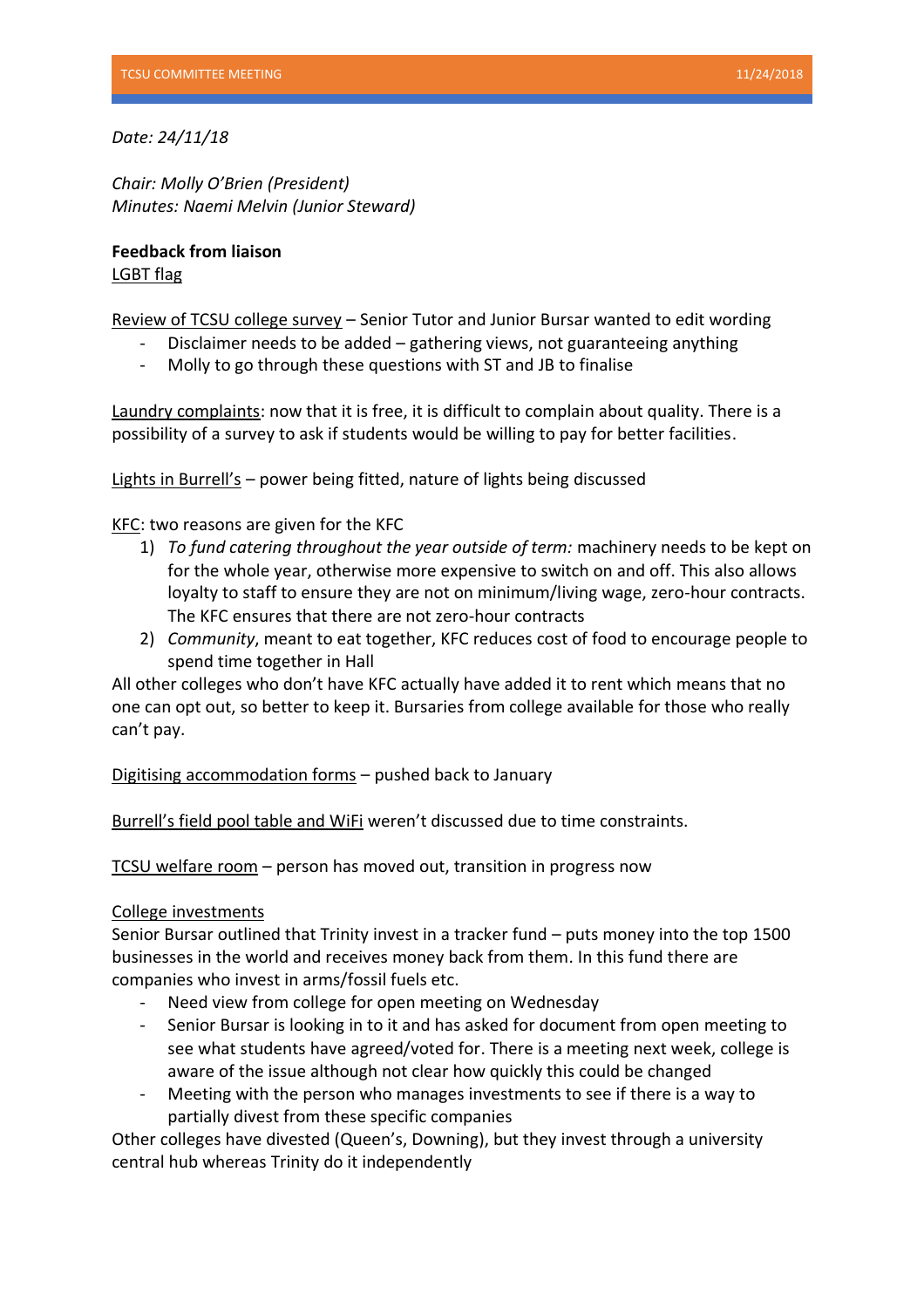Useful to have a list of these companies for the open meeting although this may be difficult given the nature of tracker funds

TCSU will try to get more information on exactly what the tracker fund is

## **Paying for international student who can't afford flights/visa for interview**

Glen Rangwala said Trinity doesn't do this (admissions, BME fellow)

- She already has a scholarship, but this will only cover costs once she has an offer
- There are currently no skype interviews or any external interviews held in Africa. This is probably not a problem just for students from the African continent

Access and International Officers can work together on this. They will speak to Glen Rangwala to find out reasons why this doesn't happen and get advice from him about how we could go about changing this

# **Fellows**

No one knows Women's, BME or LGBT fellows exists, this could be advertised on the new television screens.

Respective Officers should email the Fellows for their name, picture, role and permission to put this on the screens

# **Feedback from welfare meeting**

Halal food – initial idea from Sian for students to pre-order meals on a daily or weekly basis. Catherine Barnard will speak to Catering Manager from a welfare perspective.

## **Dean's Committee**

There is a consultation on how to improve the process of the Dean's Meeting for students who receive 3rds in exams. The proposal to take away gowns received well. The formality makes it seem more serious which can push people to make a change, but there is now a meeting with Juliet before the meeting. The process is already different for disciplinary and academic. The progress of people tracked afterwards, ensuring good relations between students and their DOS. However, the proportion of students who actually do better was not told to TCSU.

College have thought about making it a constructive process, the good intentions are there. There will be meetings with DoSs before Lent term starts to discuss students that there are concerns about. This is a longer monitoring process than it seems

It is also pointed out that there is dispensation from the Dean's meeting if they think meeting will be harmful and negative. College are tightened up on this, which is positive because it means they receive this supportive meeting too.

It is questioned if Juliet Bristow (Mental Health Advisor) the right person to be the buffer. For people who do not to need to see her it will not matter, and people who would benefit then have the opportunity to see her.

- It needs to be made clear in email/letter from the beginning that this isn't a telling off
- Responsibility as academic institution/commitment to students' education is how Catherine explained it during the welfare meeting